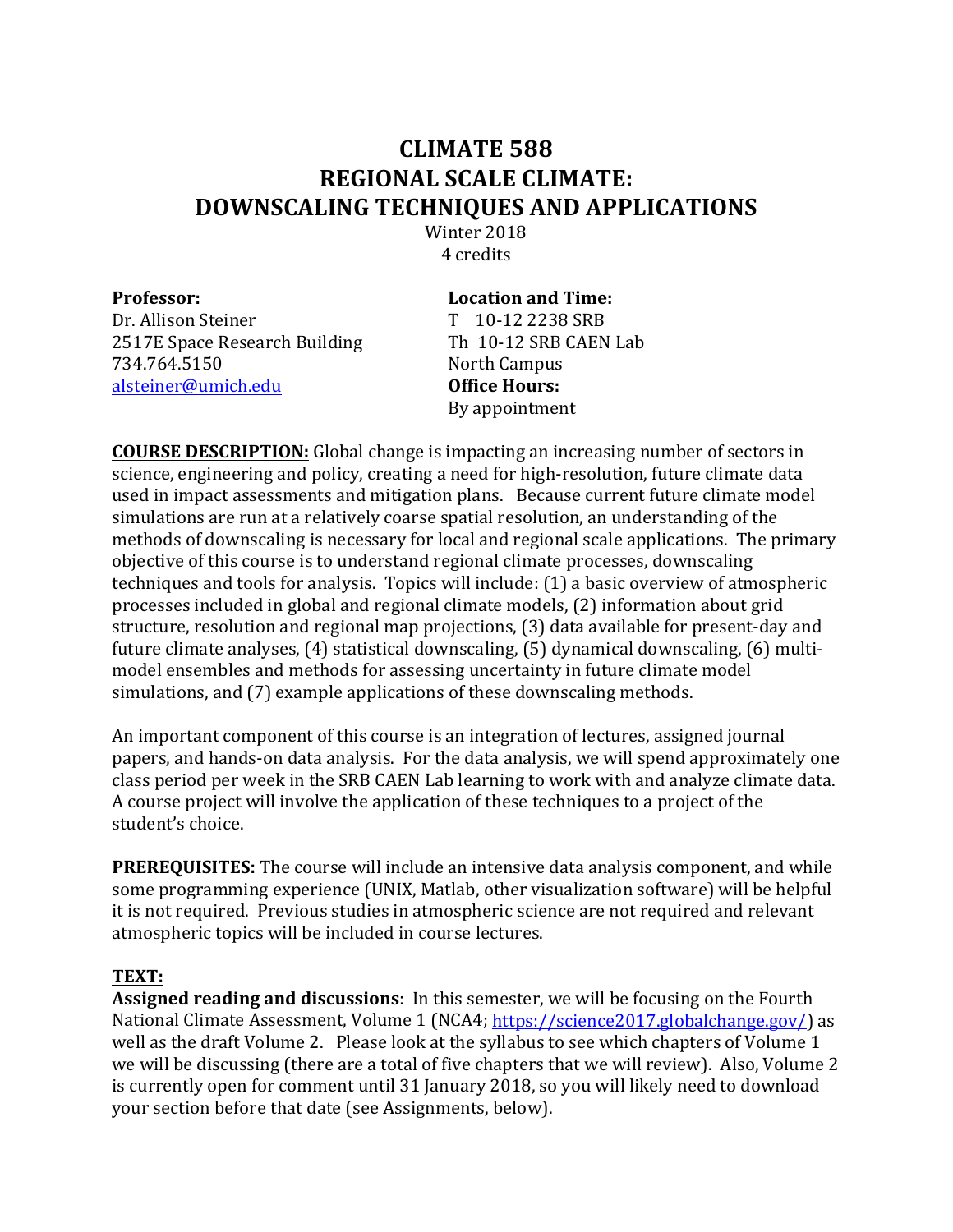## **Suggested reading for atmospheric background:**

**Atmospheric Science, Second Edition: An Introductory Survey, J.M. Wallace and P.V.** Hobbs, Academic Press, 2006. An excellent, intro level book that covers all of the atmospheric science basics.

## **Parameterization Schemes: Keys to Understanding Numerical Weather Prediction**

*Models*, D.J. Stensrud, Cambridge University Press, 2009. While this book is written about weather models, it is a great overview of different parameterization schemes used in many general circulation models.

|--|

| Weight | <b>Type</b>                                          | <b>Date</b>          |
|--------|------------------------------------------------------|----------------------|
| 25%    | Homework                                             | 6 Assignments        |
| 20%    | Class reading discussions<br>and questions (NCA4 V1) | 4 discussions        |
| 10%    | NCAV4 V2 reports                                     | Tuesday, 20 February |
| 20%    | Oral Presentation of Final<br>Project                | 12 & 17 April        |
| 25%    | <b>Written Final Project</b>                         | Monday, 23 April     |

**DATA ANALYSIS COMPONENT:** As noted above, programming is not a prerequisite for the course. However, the class will be very data intensive and if you are unfamiliar with large data files and visualization software, be prepared to invest the time to learn these resources quickly. Data visualization software is needed for this analysis, and the course will be taught using a freely available packaged called NCL (http://www.ncl.ucar.edu/). The use of other software for the course (e.g., Matlab, IDL, VIS5D, Ferret) is acceptable but will not be supported by the instructor. Please see the schedule for planned classes in the CAEN lab. Any changes to the attached schedule will be announced in class and on CTools.

**ASSIGNMENTS:** There will be four types of assignments in the class.

- 1. **CLASS READINGS:** We will have four one-hour discussion sections that review the NCA V1 report (see identified chapters on the syllabus below). Please read ahead of time, and **email me three questions for discussion** for each chapter on the day prior to the discussion (by 5PM). This includes
	- a. January 24: Chapter 2 (discussion on January 25, first hour of lab)
	- b. February 7: Chapter 4 (discussion on February 8, first hour of lab)
	- c. March 7: Chapters 5 and 6 (discussion on March 8, first hour of lab)
	- d. March 21: Chapter 3 (discussion on March 22, first hour of lab
- 2. **NCA4 V2 PRESENTATIONS:** The second volume of the NCA4 is still under review until January 31, 2017. Please select a section of the NCA4V2 that you would like to present to the class in a 10-minute summary. These sections are organized by sector (e.g., water, energy, forests, agriculture, human health, etc.) or by region (Northeast, Southeast, Alaska, etc.). Each student will present one section in class on Tuesday, February 20.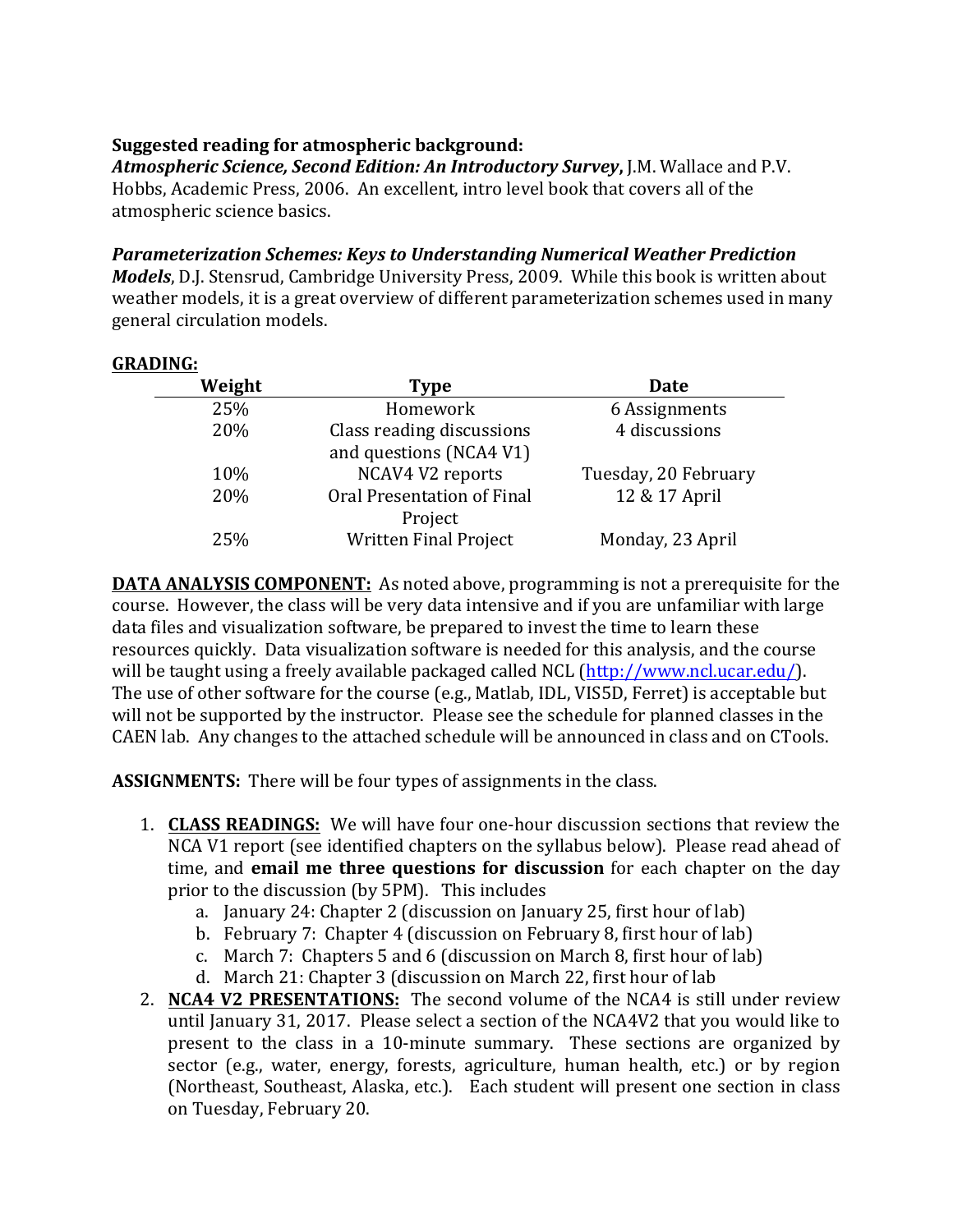- 3. LAB HOMEWORK: There will be about six lab assignments based on data and NCL analysis. Lab homework is designed to develop the skills you need to develop the analysis for the final project.
- 4. **FINAL PROJECT:** The objective of the final project is to allow you to apply your knowledge from the course to develop a hypothesis-driven project. Hopefully, this project will be relevant to your dissertation research, and the goal is to develop a publication-ready manuscript. The final project will include an oral presentation (approximately 15-20 minutes; 20% of the grade) and a written report in journal format  $(25\%$  of the grade). In the event that you can develop your project into a submission to a peer-reviewed publication, it is expected that all other students who may have contributed to the project and the instructor will be co-authors.

**HOMEWORK POLICY:** Programming assignments are due at the beginning of class on the specified due dates. Each day (or fraction of a day) the assignment is late, the assignment grade will be reduced by 10%. Homework assignments may include both a reading assignment and an analysis component.

**HONOR CODE:** Read it: http://www.engin.umich.edu/students/honorcode/ All policies apply.